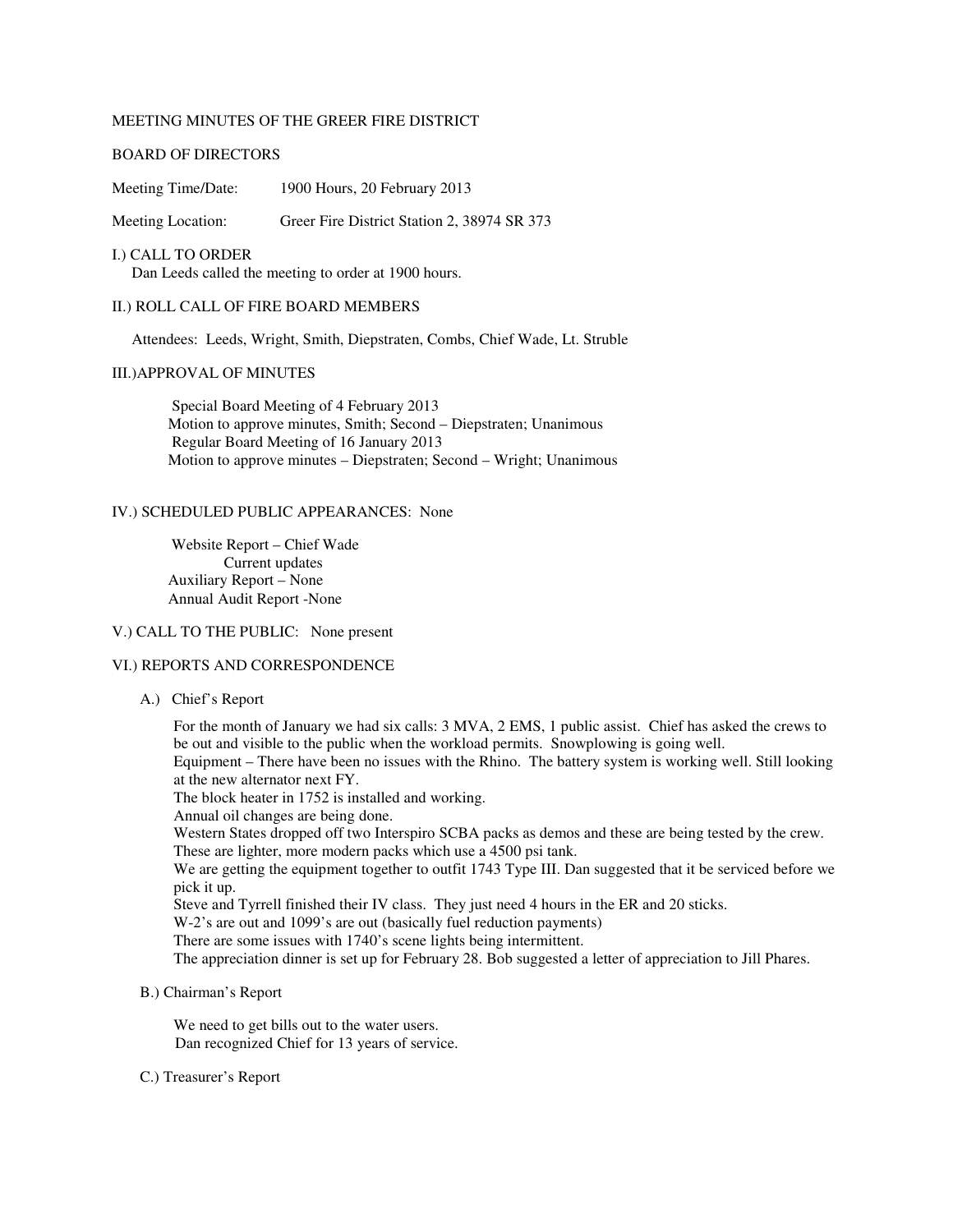We are at 64% of the year. We have received 63% of our property taxes. The "Exception Report" is notification that something is not according to the budget. An explanation for the overage will be given in each report. There was discussion regarding possible savings if WMAS fills our oxygen bottles. Chief will talk to Gail Nelson about this.

Lee explained the Exception Report for building maintenance.

Lee, Chief and Chief Sluiter will get together to decide what percentage over budget will trigger an Exception Report.

Lee will do reports for vehicles next time.

Account balances 02/01/2013

General Fund:

| 10-1010 Apache County Treasurer                                                    | \$145,561.01              |
|------------------------------------------------------------------------------------|---------------------------|
| 10-1015 Payroll National Bank of AZ                                                | \$6,574.06<br>\$67,794.04 |
| 10-1020 Special Revenue National Bank of AZ<br>10-1025 Capital National Bank of AZ | \$16,573.37               |
|                                                                                    |                           |
| General Fund Total                                                                 | \$236,502.48              |
| Greer Fire District Auxiliary                                                      | \$9,235.72                |
| <b>Greer Fire District Pension</b>                                                 | \$11,199.56               |
| <b>Bellinger Springs Water Users</b>                                               | \$1,560.39                |

Chief noted that Orona Enterprises gave us \$200 as a result of selling the gas furnace removed from the training room.

Lee gave a report on the AFDA Conference at Laughlin. One suggestion related to streamlining Board Meetings by setting up Board Member packets with a Chief's written report and consolidating several of the routine agenda items into a consent agenda.

Motion to approve Treasurer's Report; Combs; Second Diepstraten; Unanimous

- D.) Committee Reports None
- E.) Correspondence

 Chief received the 2013 Fire District Levy worksheet from the county. Chief reviewed this. The rate for 2013-14 will be \$1.55. Our current rate is \$1.32.

# VII.) DISCUSSION AND POSSIBLE ACTION CALENDAR

A.) Personnel Issues

Captain Cartwright will be on light duty for  $4 - 6$  weeks. Tyrrell will be gone from June  $8 - 22$  for his National Guard obligation. He could possibly be deployed in December. There was discussion regarding insurance coverage for him and his family during that time.

- B.) Volunteer/Hiring Candidates Chief Wade None
- C.) Auxiliary Activities None
- D.) Standard Operating and Administrative Procedures

Both in-house and outside training shall be paid at a rate of \$10 per hour or current payroll rate. For required outside training, expenses will be reimbursed if the course is completed and a certification is received. They must receive prior authorization from the Chief for any course for which they expect reimbursement.